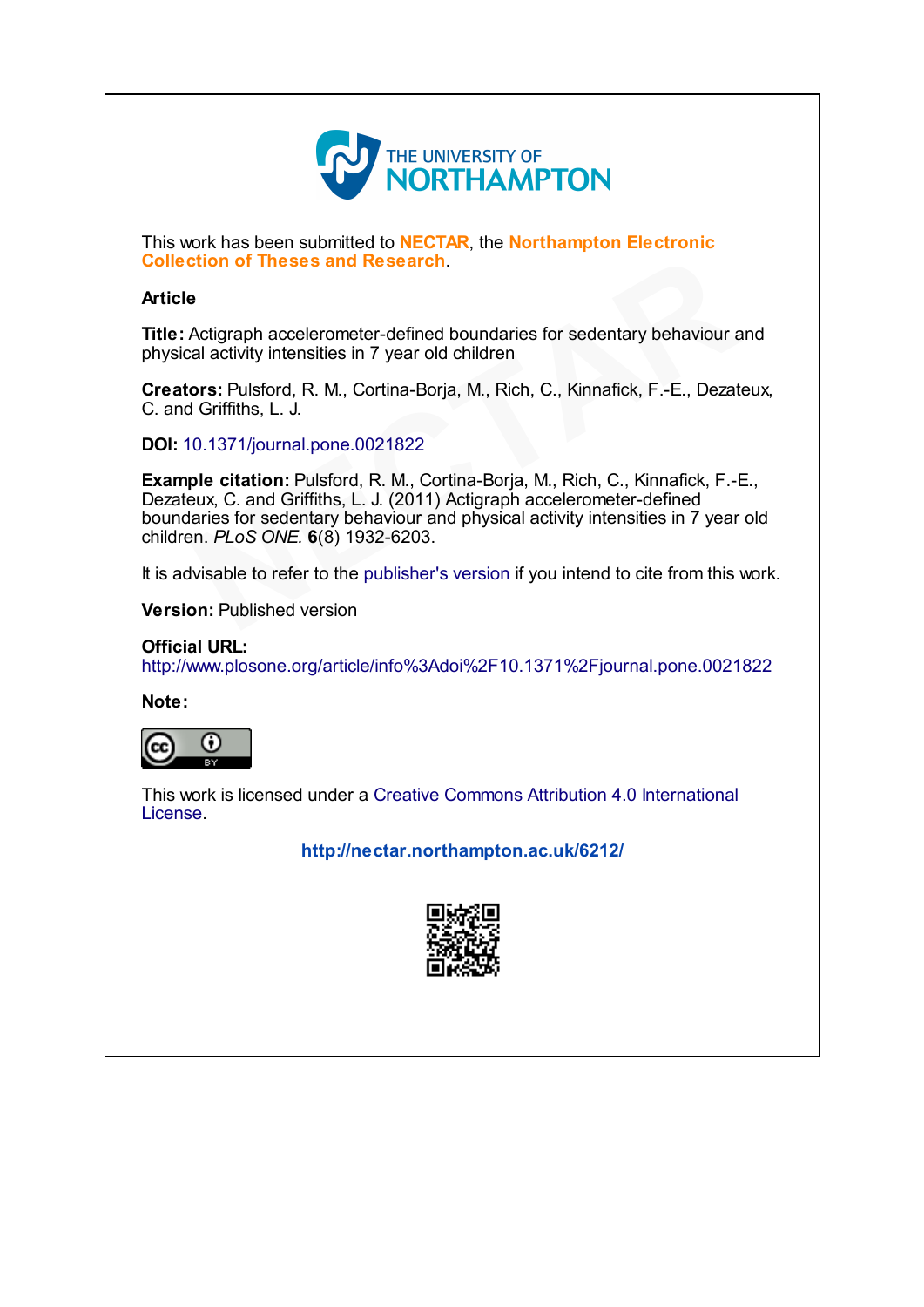# Actigraph Accelerometer-Defined Boundaries for Sedentary Behaviour and Physical Activity Intensities in 7 Year Old Children

# Richard M. Pulsford<sup>1</sup>, Mario Cortina-Borja<sup>2</sup>, Carly Rich<sup>2</sup>, Florence-Emilie Kinnafick<sup>3</sup>, Carol Dezateux<sup>2</sup>, Lucy J. Griffiths<sup>2</sup>\*

1 College of Life and Environmental Sciences, University of Exeter, Exeter, United Kingdom, 2 Medical Research Council Centre of Epidemiology for Child Health, University College London Institute of Child Health, London, United Kingdom, 3 School of Sport and Exercise Sciences, University of Birmingham, Birmingham, United Kingdom

# Abstract

Background: Accurate objective assessment of sedentary and physical activity behaviours during childhood is integral to the understanding of their relation to later health outcomes, as well as to documenting the frequency and distribution of physical activity within a population.

Purpose: To calibrate the Actigraph GT1M accelerometer, using energy expenditure (EE) as the criterion measure, to define thresholds for sedentary behaviour and physical activity categories suitable for use in a large scale epidemiological study in young children.

Methods: Accelerometer-based assessments of physical activity (counts per minute) were calibrated against EE measures (kcal.kg $^{-1}$ .hr $^{-1}$ ) obtained over a range of exercise intensities using a COSMED K4b<sup>2</sup> portable metabolic unit in 53 sevenyear-old children. Children performed seven activities: lying down viewing television, sitting upright playing a computer game, slow walking, brisk walking, jogging, hopscotch and basketball. Threshold count values were established to identify sedentary behaviour and light, moderate and vigorous physical activity using linear discriminant analysis (LDA) and evaluated using receiver operating characteristic (ROC) curve analysis.

Results: EE was significantly associated with counts for all non-sedentary activities with the exception of jogging. Threshold values for accelerometer counts (counts.minute<sup>-1</sup>) were <100 for sedentary behaviour and  $\leq$ 2240,  $\leq$ 3840 and  $\geq$ 3841 for light, moderate and vigorous physical activity respectively. The area under the ROC curves for discrimination of sedentary behaviour and vigorous activity were 0.98. Boundaries for light and moderate physical activity were less well defined (0.61 and 0.60 respectively). Sensitivity and specificity were higher for sedentary (99% and 97%) and vigorous (95% and 91%) than for light (60% and 83%) and moderate (61% and 76%) thresholds.

Conclusion: The accelerometer cut points established in this study can be used to classify sedentary behaviour and to distinguish between light, moderate and vigorous physical activity in children of this age.

Citation: Pulsford RM, Cortina-Borja M, Rich C, Kinnafick F-E, Dezateux C, et al. (2011) Actigraph Accelerometer-Defined Boundaries for Sedentary Behaviour and Physical Activity Intensities in 7 Year Old Children. PLoS ONE 6(8): e21822. doi:10.1371/journal.pone.0021822

Editor: Conrad P. Earnest, Pennington Biomedical Research Center, United States of America

Received January 25, 2011; Accepted June 13, 2011; Published August 11, 2011

**Copyright:** © 2011 Pulsford et al. This is an open-access article distributed under the terms of the Creative Commons Attribution License, which permits unrestricted use, distribution, and reproduction in any medium, provided the original author and source are credited.

**Funding:** This study received external funding from the Wellcome Trust (grant 084686/Z/08/A) and the International Centre for Child Studies. The Centre for<br>Paediatric Epidemiology and Biostatistics is supported in part by Research at the UCL Institute of Child Health and Great Ormond Street Hospital for Children receives a proportion of the funding from the Department of Health's National Institute for Health Research Biomedical Research Centres funding scheme. The funders had no role in study design, data collection and analysis, decision to publish, or preparation of the manuscript. No additional external funding was received for this study.

Competing Interests: The authors have declared that no competing interests exist.

\* E-mail: l.griffiths@ich.ucl.ac.uk

### Introduction

The importance of physical activity for healthy child development is well established. There is evidence that sedentary behaviour and low levels of physical activity in childhood are associated with an increased risk of childhood obesity as well as with a range of chronic adult disease risk factors including hypertension, insulin resistance and dyslipidaemia [1]. Accurate and valid assessment of sedentary behaviour and physical activity levels during childhood is therefore integral to the understanding

of their relation to later health outcomes, as well as to documenting their frequency and distribution within a population.

The development of accelerometer technology has provided a robust alternative to the methods of physical activity assessment based on self report traditionally employed in large scale epidemiological studies. Cost, practicality, and a high subject burden prevent direct observation of physical activity being feasible in population based physical activity research. Self report measures of physical activity in children are of limited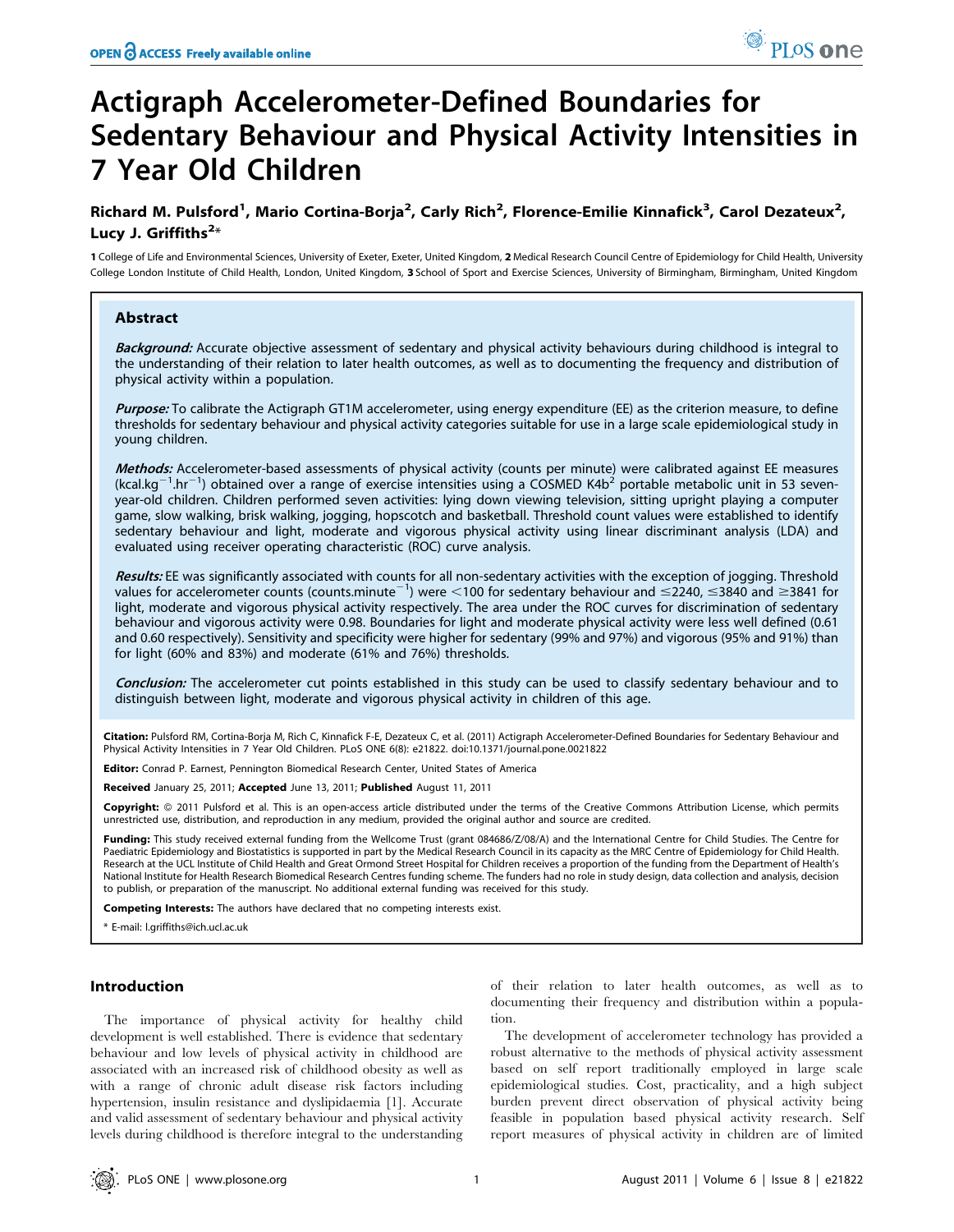validity [2] and proxy report by parents can be unreliable, especially in school-aged children.

Accelerometry is an attractive option as it provides an objective measure of activity frequency, intensity and duration. It also eliminates recall and social desirability bias and may overcome the challenges posed by difficulties in language and literacy [3]. Continuing technological development with subsequent increases in battery life and decreases in unit cost have allowed accelerometers to become feasible in large scale population based physical activity studies.

The Actigraph accelerometer (Actigraph, Pensacola, Florida) has been extensively and successfully used to assess physical activity in children in both small [4,5,6,7,8,9] and large scale [10,11] epidemiological studies. Accelerometers provide dimensionless physical activity scores in 'counts' which are summarised over a user specified time period or epoch. By calibrating accelerometer counts with an objective 'gold standard' measure of energy expenditure (EE) such as oxygen consumption over a range of exercise intensities, threshold values for accelerometer data can be established to delineate categories of physical activity intensity. Accelerometer-based data can then be summarised according to these threshold values to determine whether, at a population level, physical activity meets current public health guidelines, which are conventionally expressed in terms of the minutes spent each day in moderate to vigorous physical activity (MVPA).

While accelerometer counts have been calibrated with respect to EE data in a number of studies of different age groups using either structured [9,12] or free living activities [13] these studies have differed widely in design, methods and statistical approaches to data reduction and analysis, resulting in considerable variation in the threshold values published in the literature. The majority of calibration studies have focused on discriminating between differing intensities of physical activity (light, moderate, vigorous). However, accelerometers are also able to identify sedentary behaviour which is not simply the absence of physical activity. It has been suggested that sedentary behaviour comprises the majority of young children's time [14] and it is increasingly considered as an independent risk factor for a number of metabolic disorders [15] with its own patterns and determinants rather than simply one extreme of the physical activity continuum. Few studies have objectively assessed free-living sedentary behaviours in children, and those that have, have included considerably different age groups [5,8].

The Millennium Cohort Study (MCS) is a nationally representative, UK-wide, cohort study of 12768 children born in the new century (between September 2000 and January 2002). A range of social, economic and health-related information has been collected from cohort members at home interviews held at ages nine months and three, five and seven years. At the age seven year interview, these data were enhanced by measures of physical activity obtained by accelerometer. The present study aimed to calibrate accelerometer counts against measured EE (kcal.kg<sup>-1</sup>.hr<sup>-1</sup>) in a sample of children of similar age to those participating in the MCS in order to establish thresholds which define sedentary behaviour and light, moderate and vigorous activity based on accelerometer counts, and to do this using entirely self-paced rather than structured activities since the former are more representative of free living activities of children at this age. The overall aim is to use these thresholds to summarise the physical activity data collected from the MCS, and other large epidemiological studies.

# Methods

#### **Participants**

letters were sent to the parents of all 83 children in the relevant year group inviting them to participate in this study. Written consent was obtained from the parent/guardian of 55 children prior to participation in study. This study was approved by the University College London Research Ethics Committee (reference 1325/001).

## Anthropometry

Height was measured using Leicester Height Measure Stadiometers (Seca Ltd, Birmingham, UK), recorded to the nearest 0.1 cm. Weight (to the nearest 0.1 kg), and body fat percentage (to the nearest 0.1%) were measured using an electronic body composition scale (Tanita BF 522W, Middlesex, UK). Waist circumference was measured (to the nearest 0.1 cm) using a SECA tape (SECA, Hamburg, Germany), midway between the costal margin and the iliac crest. Two measurements were taken and their mean was recorded.

#### Accelerometry

Measurements were made using the Actigraph GT1M uni-axial accelerometer (Actigraph, Pensacola, Florida). This uses a piezoelectric lever to detect accelerations in the vertical plane in the range of 0.05–2 g. This range is consistent with normal human movement and allows the rejection of high intensity vibrations. Flexion of this lever caused by movement generates a signal proportional to the amount of acceleration. This signal is then summed over a user defined time period (epoch) which may range from  $1-240$  seconds. It is small  $(38 \text{ mm} \times 37 \text{ mm} \times 18 \text{ mm})$ , lightweight (925 g) and has been demonstrated to measure physical activity in children reliably when compared with heart rate monitoring [16] indirect [9] and room [4] calorimetry, and doubly labelled water [17] techniques.

While a number of previous studies have used one minute [4,9] or 30 second epochs [8] it has been suggested that the sporadic nature of children's movements when compared to adults requires more frequent assessment [18]. In view of this, in the current study we used 15 second epochs. Participants wore the accelerometer on a flexible elastic belt worn round the waist, in the right midaxillary line and level with the iliac crest. Data were downloaded immediately following completion of the protocol using the Actigraph software version 3.8.3 (Actigraph, Pensacola, Florida).

#### Indirect Calorimetry

Oxygen consumption  $(VO_2)$  and heart rate were measured using a portable breath by breath metabolic unit developed by COSMED (Model K4b<sub>2</sub>, Rome). This is a small (70 mm×50 mm×100 mm), lightweight (475 g) indirect calorimetry system that is worn in a chest harness. It is ideally suited to the determination of EE in non laboratory settings, and has been demonstrated to be a valid measure of oxygen uptake in both adults [19] and children [20]. All expired gases pass through a face mask connected to a bidirectional flowmeter to  $O_2$  and  $CO_2$  analysers via a sample line, allowing air flow volumes and fractions of expired oxygen  $(FEO_2)$  and carbon dioxide  $(FEO_2)$ to be measured. On each day of testing the unit was warmed up for 30 minutes and a delay calibration (to account for the delay between expiration and gas analysis) was carried out according to the manufacturer's guidelines. Prior to each test the unit was calibrated using a reference gas of known volume  $(5.2\% \text{ CO}_2, 16.0\% \text{ O}_2, 78.8\%$ N).

#### Protocol

The study sample consisted of children aged between 7 and 8 years attending a North London primary school. Information

All activities were performed indoors in the school's own gymnasium. Three children took part each test day, two in the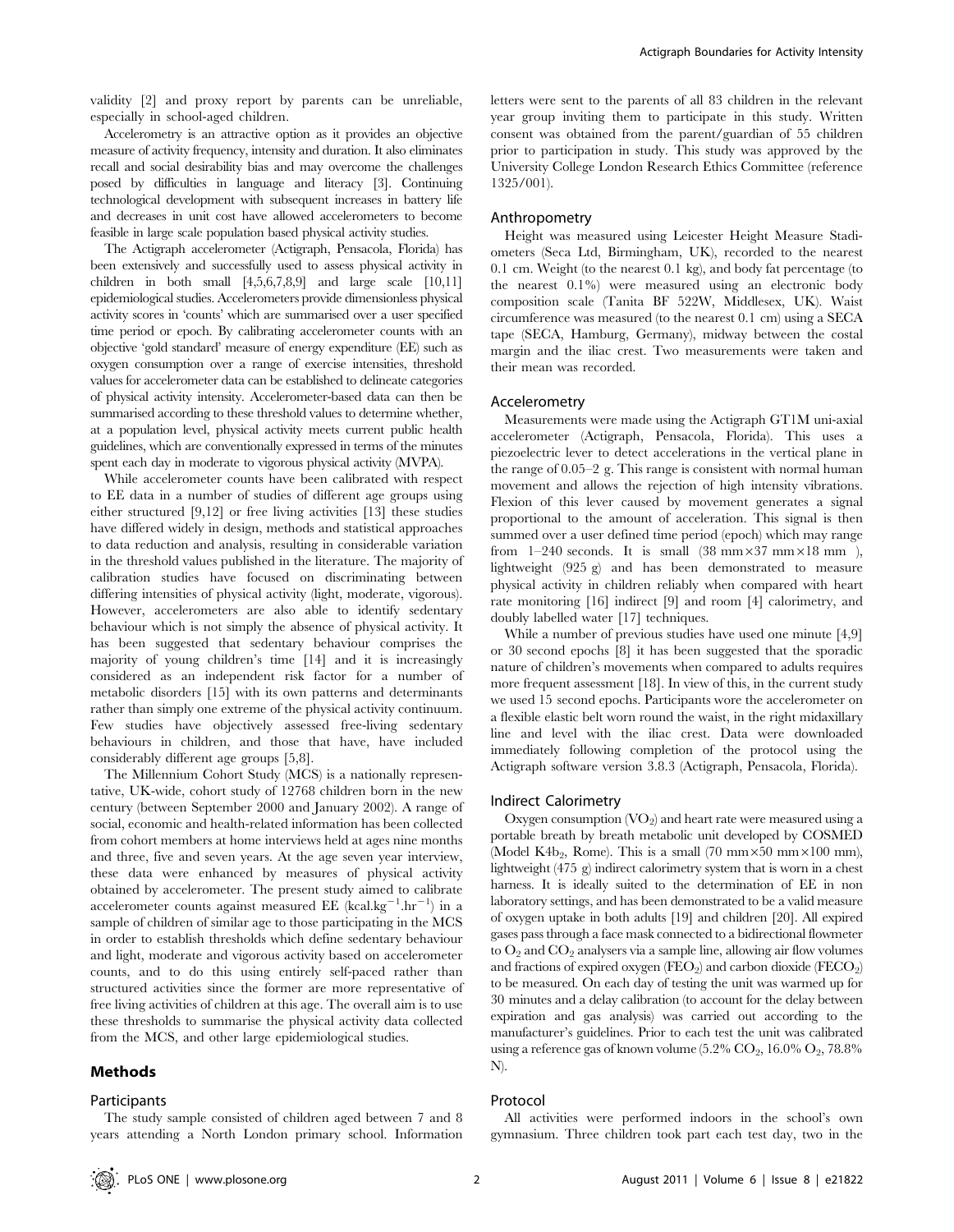morning and one in the afternoon session. The study protocol and equipment were explained to each child, anthropometric measurements obtained and the accelerometer and COSMED devices positioned. The COSMED and accelerometers were then synchronised and the test initiated. Each participant was required to perform seven activities of increasing intensity. These activities were selected to provide a full range of physical activity intensities, from sedentary to vigorous, which also reflected free living activities typical of children of this age. The activities were as follows:

- 1. Lying Down subjects lay down for 30 minutes while watching a DVD.
- 2. Sitting subjects sat upright on a bench while playing a computer game for 5 minutes.
- 3. Slow walking subjects were instructed top 'walk slowly' round a marked track for 5 minutes.
- 4. Brisk walking subjects were instructed to 'walk quickly' round a marked track for 5 minutes.
- 5. Jogging subjects were instructed to 'jog' round a marked track for 5 minutes.
- 6. Hopscotch –subjects played hopscotch at their own pace for 5 minutes.
- 7. Basketball subjects performed a basketball drill involving, dribbling, running and shooting for 5 minutes.

All activities were self paced. The walking and jogging activities took place around a marked  $10 \text{ m} \times 4 \text{ m}$  track. There was a brief interval  $\leq$  mins) between each activity to allow for movement of equipment, although activities 2, 3 and 4 (slow walking to jogging) were performed continuously. All activities were 5 minutes in duration with the exception of the first activity (lying down) which lasted 30 minutes in order to achieve EE values close to those of resting metabolism (note these values were used to represent sedentary behaviour and not to establish basal metabolic rate). Oxygen consumption and accelerometer counts were recorded throughout.

# Data reduction

The COSMED and accelerometer data were exported and aligned using a specially designed Microsoft Access macro, and a two minute sample from each activity period selected for analysis. For all activities, lying down excepted, data were sampled between minutes 2.5 and 4.5 to ensure that participants had achieved steady state EE [21] in each activity and to minimise the effect on  $VO<sub>2</sub>$  of the anticipation of the end of each task. Data were taken between minutes  $22.5-24.5$  for the lying down period.  $VO<sub>2</sub>$  was converted to units of EE (kcal.kg<sup>-1</sup>.hr<sup>-1</sup>) using the constant 1 L  $O_2$  = 4.825 kcal [22].  $O_2$  data were then converted into METs. The standard definition of 1 MET as being equal to a  $VO<sub>2</sub>$  value of 3.5 ml.kg<sup>-1</sup>.min<sup>-1</sup> is inappropriate for use with children as  $VO_2$  can decline from  $\sim 6 \text{ ml}$ .kg<sup>-1</sup>.min<sup>-1</sup> at age 5 to  $3.5 \text{ ml}.\text{kg}^{-1}.\text{min}^{-1}$  at age 18 [23]. Since participants were measured in a school environment and were realistically not able to attend the testing sessions in a fasted state we considered it was not feasible to attempt accurate measurement of basal metabolic rate (BMR) in this setting. Furthermore, existing published equations have been well validated. In view of this we predicted BMR in kilocalories for each child using Schofield's gender specific equations based on age, height and weight [23]. MET values for each activity were then calculated as total EE divided by individual BMR. Accelerometer counts in 15 second intervals, were summed for the first and second minutes of the sample period (i.e. using 8 observations). One mean value in counts per minute was then compared to corresponding MET values across each 2 minute sample.

## Statistical Methods

All statistical analyses were performed using R version 2.12.1 [24]. Intraclass correlations coefficients (ICC) for EE in METs and accelerometer counts per minute for each activity were calculated across the 2-minute sample period for each child, thus eight individual measurements contributed to the ICC's. Functions in the R library (psychometric) [25] were used to obtain confidence intervals for the ICC estimates and if they were not significantly different from zero it was assumed that the accelerometer counts were stable during this interval, in which case mean values were used in subsequent analyses.

The Shapiro-Wilk test was used to assess normality [26]. Pearson or Spearman correlation coefficients were used to test the association between METs and accelerometer counts, depending on whether the distribution of the corresponding activity was considered Normal. Grubbs tests [27] as implemented in the R library (outliers) [28] were used to identify and remove outliers on a one at a time basis. For skewed distributions outliers were defined using the method by Huber and Vendervieren [29]. Paired *t*-tests with Welch's correction to account for unequal variances were used to compare gender subgroups. Wilcoxon-Mann-Whitney tests were used to assess differences in the energy expenditures of each activity by time of day in which the child was assessed (morning or afternoon). Regression modelling was used to assess the proportion of the variance in accelerometer counts that could be attributed to the height of the participant.

Three cut points were established, assuming a normal distribution for counts in each activity using accelerometer data for sitting, slow walking, brisk walking and jogging only. These three cut points represent the boundaries between sedentary behaviour, light activity, moderate activity and vigorous activity. We used linear discriminant analysis (LDA) as implemented in R library (MASS) [30] to determine the two optimal bounds separating the three non-sedentary activity groups. LDA produces, for each observation, a vector of posterior probabilities belonging to each level of the known activities being performed. Ideally these individual probabilities would be very close to 1 for one particular group and close to 0 for the other possible groups. We obtained the boundaries as the count values at which the posterior probability functions for each activity intersect.

Receiver Operating Characteristic (ROC) curves, as implemented in R Library (ROCR) [31] were used to assess the discriminatory power of the cut points proposed by LDA via their sensitivity and specificity. ROC curves were calculated for values across the range of observed accelerometer counts. Values of 1 specificity and sensitivity corresponding to the cut point values on the ROC curves were plotted and compared with the optimal sensitivity and specificity achievable with a particular ROC curve. This optimal value is the point minimising the distance between the calculated ROC curve and the point representing perfect classification, i.e. complete specificity and complete sensitivity. We also obtained the area under the ROC curve (AUC) which condenses the shape of the ROC curve into one number. If AUC =  $\frac{1}{2}$  then the model's predictions are equivalent to a random allocation meaning that the model does not discriminate between pre-defined groups, whilst AUC = 1 implies perfect classification. For each of the activities considered we tested the null hypothesis that the AUC is  $\frac{1}{2}$  against the composite alternative  $AUC > \frac{1}{2}$  using the procedure based on the Wil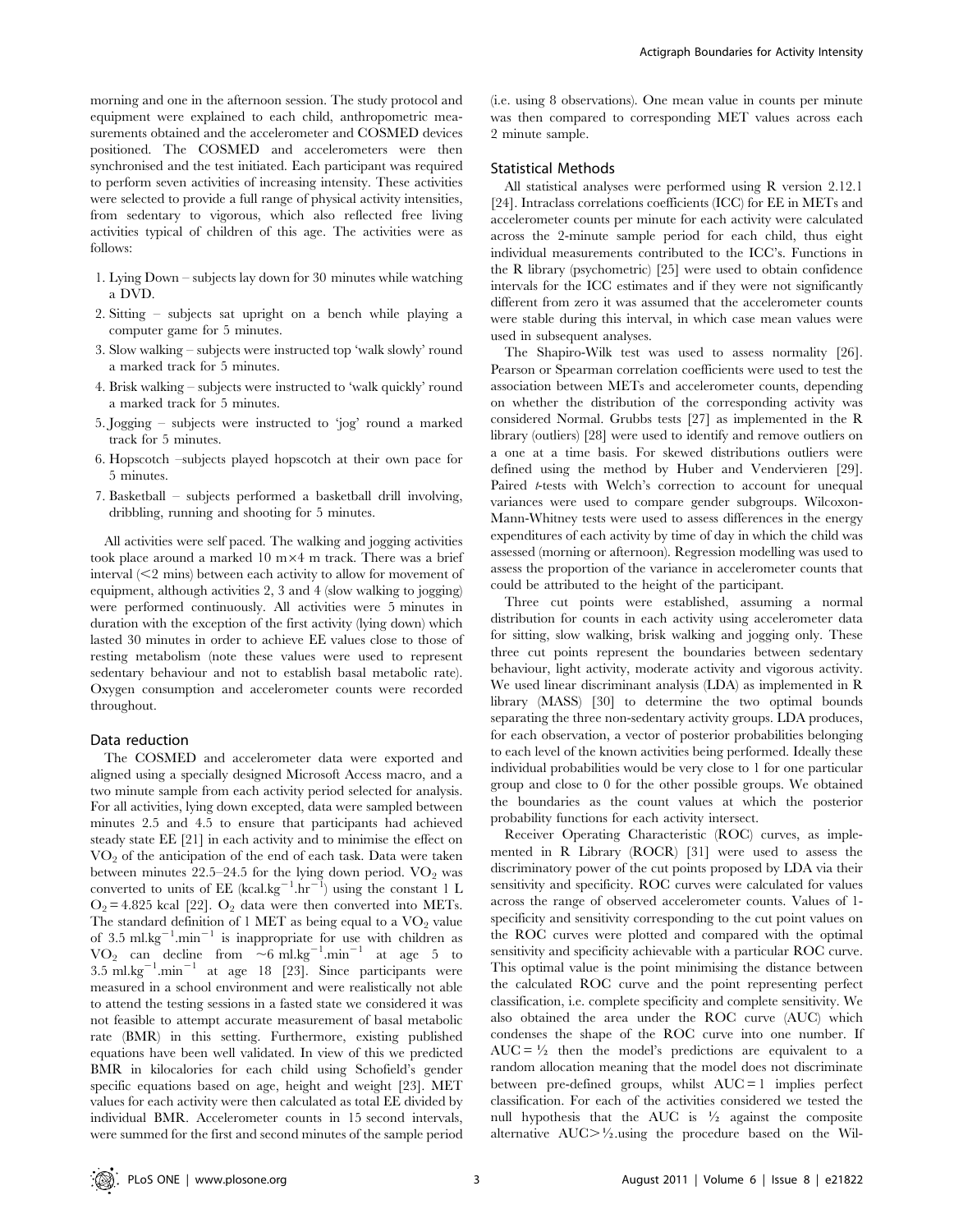coxon-Mann-Whitney U statistic described in Mason & Graham [32].

The performance of the cut points was also evaluated by examining the misclassification rate obtained by predicting the corresponding physical activity intensity using the fitted linear discriminant model and comparing these predictions with the observed physical activity groupings.

We used the running lines smoother implemented in the supsmu function [33] in R library(stats). This is a running lines smoother that represents the data structure in a scatterplot. The smoothness of the fitted line, expressed as the width of the window around each point considered is decided in an adaptive manner depending on the local variation of the scatterplot.

#### Results

Of the 55 children who consented to take part, 53 (29 male) completed the study and were included in the analysis; of these, 39 were assessed in the morning and 14 in the afternoon. The mean sample values for height  $(132.9 \pm 6.5 \text{ cm})$ , weight  $(31.3 \pm 6.8 \text{ kg})$ , body mass index  $(17.6 \text{ kg/m}^2 \pm 2.7 \text{ kg/m}^2)$  and waist circumference  $(61.1 \text{ cm} \pm 8.2 \text{ cm})$  did not differ significantly by gender. Mean predicted BMR for the sample was  $1.58 \pm 0.18$  kcal.kg<sup>-1</sup>.hr<sup>-1</sup> or  $5.46 \text{ mIO}_2 \text{.kg}^{-1} \text{.min}^{-1}$  which is equivalent to the lower EE values recorded during the sedentary activities. ICC estimates, calculated with eight consecutive measurements obtained over the 2 minutes of observations showed no significant variation within individuals across any of the seven sample periods; they were all considerably large, ranging from 0.77 to 0.90, and in all cases the standard errors yielded tight confidence intervals; as they were all smaller than 12% of the estimated ICC. This indicates that accelerometer counts were stable and that steady state activity was achieved for all activities. Data were therefore summarised as a mean for the 2 minute sample period from each activity and used in subsequent analyses. The means of each physical activity for all subjects were therefore included in the analysis. There were no significant differences in the energy expended for a given activity by the time of day in which the child completed the protocol (Wilcoxon-Mann-Whitney tests,  $p$ >0.01)

As expected, accelerometer counts for the sedentary activities were not normally distributed due to the high proportion of zero counts. In 35 (66%) of children the mean accelerometer count value for the sitting activity was 0; there were three outliers (251.0, 292.5, 483.0) confirmed by the method described in Hubert and Vandervieren [29] and the rest of the values were 1.5, 3.0, 3.0, 3.0, 4.5, 5.5, 5.5, 6.0, 10.5, 11.0, 11.0, 71.5, 94.5, and 96.5. thus we decided to establish a cut-point of 100 cpm to separate sedentary from non-sedentary behaviour. The distributions of accelerometer counts for slow walking and jogging did not deviate significantly from normality ( $p = 0.53$  and  $p = 0.44$ ). However, accelerometer data for brisk walking were not normally distributed  $(p<0.001)$  due to two outlying values (mean values of  $6459$  counts.min<sup>-1</sup> and 6684 counts. $min^{-1}$  compared to the sample mean of 2879). Grubbs' test identified these as the only outliers  $(p=0.002$  in both cases) in the dataset. Therefore for the purposes of the LDA the distribution of accelerometer counts for brisk walking was considered normal; the only consequence of deviating from this assumption regarding the LDA would be a slight increase in the misclassification rate caused by these two outliers.

There was a significant relationship between METs and counts for all of the non-sedentary activities  $\left(p\text{<}0.001\right)$  with the exception of jogging (Figure 1). The mean EE (kcal.kg<sup>-1</sup>.hr<sup>-1</sup> and in METs) and corresponding accelerometer counts (per minute) for each of the seven activities are summarised in Table 1. The accelerometer counts for the two sedentary activities are not reported in the

Table because 62% and 66% of the values for lying and sitting respectively were zero.

The variance in accelerometer counts was not significantly attributable to the height of the participants in six of the seven activities. The only exception was the slow walking activity where height accounted for a relatively small proportion (just over 5%) of the variance ( $p = 0.04$ ). The lowest values for counts and EE were observed during the lying and sitting activities. These activities also provided the smallest variation in METs and counts. The jogging activity yielded the highest accelerometer count values. Mean EE was highest during basketball although the mean accelerometer count value for this activity was significantly lower than those recorded for both jogging and hopscotch. This may be indicative of the inability of waist mounted accelerometers to accurately assess the upper body movements involved in this activity. The hopscotch activity yielded high count values but EE values were far lower than expected. This may be attributed to fatigue (observed in almost all subjects at this point) caused by the continuous and progressive nature of the three preceding activities (slow walking, fast walking and jogging) affecting the intensity at which this activity was performed. Due to these measurement issues and the hopscotch and basketball activities were excluded from further analyses. The relationship between EE during activity and accelerometer counts is illustrated in Figure 1. The linear model represented there was fitted using a linear mixed effects procedure with a random effect on the intercept to account for the repeated observations from each child. The dotted line corresponds to the locally adaptive super smoother function [33].

Mean  $(\pm)$  standard deviation) distances covered during the slow walk, brisk walk and jogging activities were  $278 \pm 50$  m,  $387\pm57$  m and  $532\pm85$  m respectively. These distances did not differ by gender for brisk walking and jogging although boys on average walked significantly  $(p<0.001)$  faster and covered more distance during the slow walk task.

Figure 2 shows the posterior probability vectors for each activity and the cut points characterised as the intersections of these curves. These cut points for sedentary behaviour and for light, moderate and vigorous intensity exercise defined by the linear discriminant analysis were 100, 2240 and 3840 counts per minute and are shown in Table 2 along with the corresponding sensitivity and specificity values and the AUC obtained from the ROC curve analysis. Table 2 also describes the ROC curves which are illustrated in Figure 3. These cut points provided excellent discrimination of both sedentary behaviour and vigorous physical activity as demonstrated by AUC values of 0.98 for both activities, in contrast to light and moderate activities which were not so not as well defined by the cut points (AUC 0.61 and 0.62 respectively). The overall misclassification rate for these four cut points, calculated as the total number of correctly predicted classifications divided by  $n(53) \times 4$ , was 22.2%. The null hypothesis that all four ROC curves constructed did not predict intensity of physical activity accurately was significantly rejected  $(p \le 0.003)$ .

#### Discussion

#### Summary

We have demonstrated a strong association between accelerometer counts and EE measured in a sample of seven year old children over a range of free-living activities. Using these data we have, for the first time established cut points (counts.min<sup>-1</sup>) to identify sedentary behaviour  $(\leq 100)$  and to differentiate between light ( $\leq$ 2240), moderate ( $\leq$ 3840) and vigorous ( $\geq$ 3841) physical activity in UK 7 year olds. Using ROC curve analysis we have demonstrated that these cut points provide good discrimination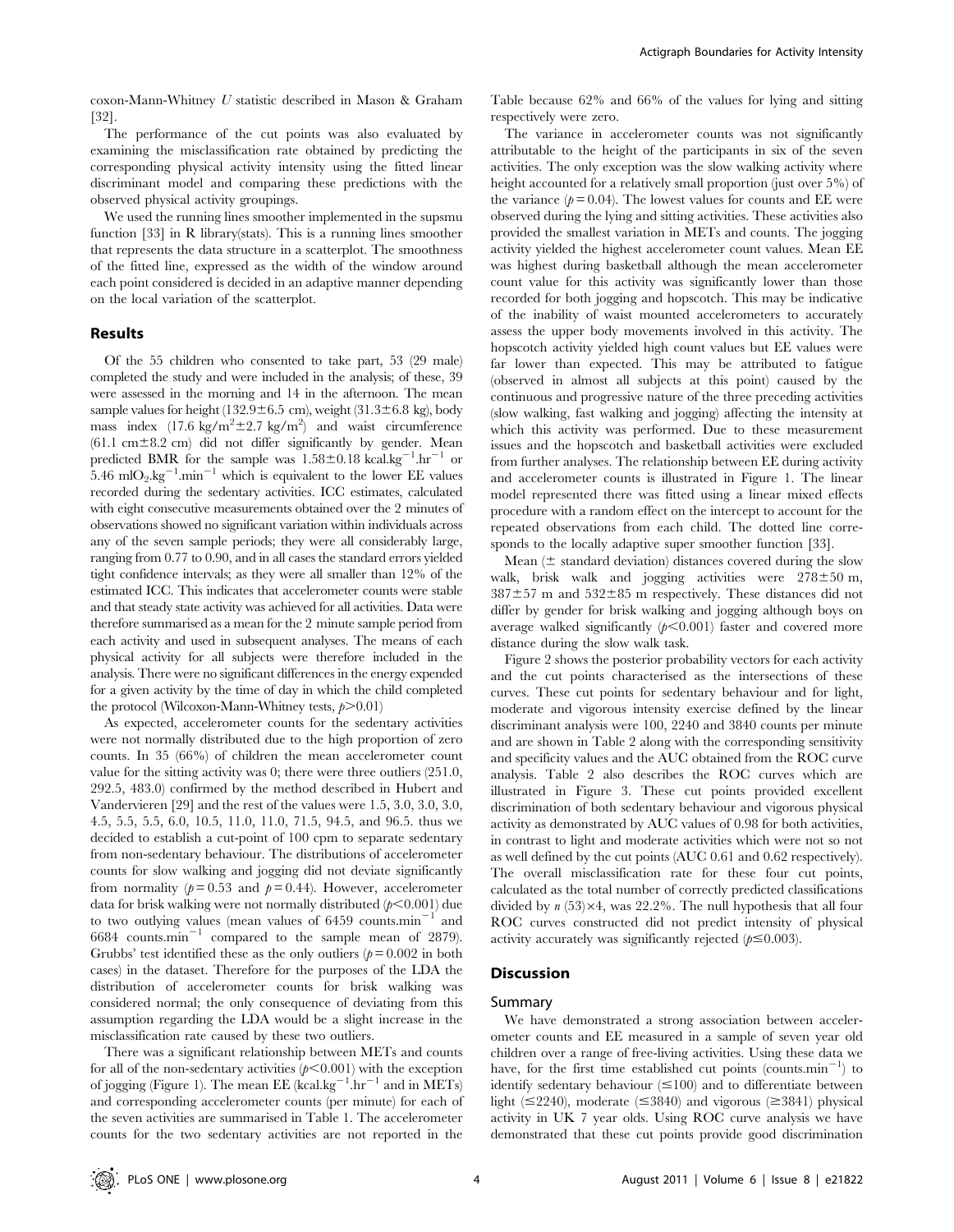

Accelerometer Counts per Minute

Figure 1. Relationship between accelerometer counts per minute and energy expenditure in METs. Data included for five of the seven activities (data for lying and sitting excluded due to the high number of zero values). doi:10.1371/journal.pone.0021822.g001

between physical activity intensity categories, especially for sedentary behaviour and vigorous physical activity, with an overall low misclassification rate and are therefore a useful tool in analysing population physical activity data for this age group.

#### Comparisons with existing research

Comparison of our findings with those reported from other published calibration studies are complicated due to variation in

**Table 1.** Energy expenditure (EE) in kcal.kg<sup>-1</sup>.hr<sup>-1</sup> and METs, and accelerometer counts (per minute) for each activity.

|           | <b>Activity</b>   | EE<br>$(kcal.kq^{-1}.hr^{-1})$ | EE (METs)   | $Counts.min-$ |
|-----------|-------------------|--------------------------------|-------------|---------------|
| Sedentary | Lying             | 2.01(0.54)                     | 1.26(0.26)  | $62\%$ *      |
|           | Sitting           | 2.25(0.74)                     | 1.42 (0.45) | 66%*          |
| Light     | Slow walking      | 4.74 (1.06)                    | 3.02(0.75)  | 1592 (783)    |
| Moderate  | Brisk walking     | 6.50(1.51)                     | 4.15 (1.08) | 2879 (1042)   |
| Vigorous  | Jogging           | 10.59 (1.58)                   | 6.77(1.30)  | 4835 (1424)   |
|           | Hopscotch         | 8.96 (1.31)                    | 5.74 (1.13) | 4299 (1162)   |
|           | <b>Basketball</b> | 10.67 (1.98)                   | 6.83(1.51)  | 3301 (1079)   |

EE = Energy expenditure calculated from  $VO<sub>2</sub>$  measures as  $1LO<sub>2</sub> = 4.825$  kcal. METs calculated as activity EE (kcal.kg<sup>-1</sup>.hr<sup>-1</sup>)/individual BMR. Values expressed as mean (standard deviation).

 $=$  % of zero counts.

doi:10.1371/journal.pone.0021822.t001

sample age, criterion measure, accelerometers used and calibration activities employed. However the cut points defined in the current study are very similar to those previously observed by Evenson et al. [3] in a similar age group (sedentary  $\leq 100$ counts.min<sup>-1</sup>, light  $\leq$ 2292 counts.min<sup>-1</sup>, moderate  $\leq$ 4008 counts.min<sup>-1</sup>, vigorous  $\geq 4009$  counts.min<sup>-1</sup>). In Evenson et al.'s study two accelerometers including the Actigraph were calibrated against the COSMED  $K4b<sup>2</sup>$  over 10 activities covering a range of intensities. The cut points obtained for the Actigraph were similar to those obtained in our study. AUCs reported by Evenson et al. were also similar to those reported in our study for sedentary behaviour (0.98), lower for vigorous physical activity (0.86), and higher for moderate physical activity (0.85). The better discrimination between moderate and light physical activity in Evenson et al.'s study may be due to the more structured nature of the activities used in their protocol which were in addition all performed at a predetermined pace. Locomotor activities such as walking and running were performed on a treadmill at a specified speed, while activities such as stair climbing and 'jumping jacks' were performed in time with a metronome. A number of studies have used similar pacing techniques [4,12,34,35]. This uniformity of activity would ensure significantly reduced inter individual variation in EE and accelerometer counts when compared to the current study in which all activities were entirely self paced. The focus in the current study was to calibrate the accelerometer for use in the measurement of free-living activities. It could be argued that controlling the pace and intensity of activities, such as walking and running, does not accurately reflect natural activity for all individuals. However, Pate et al. [12] cross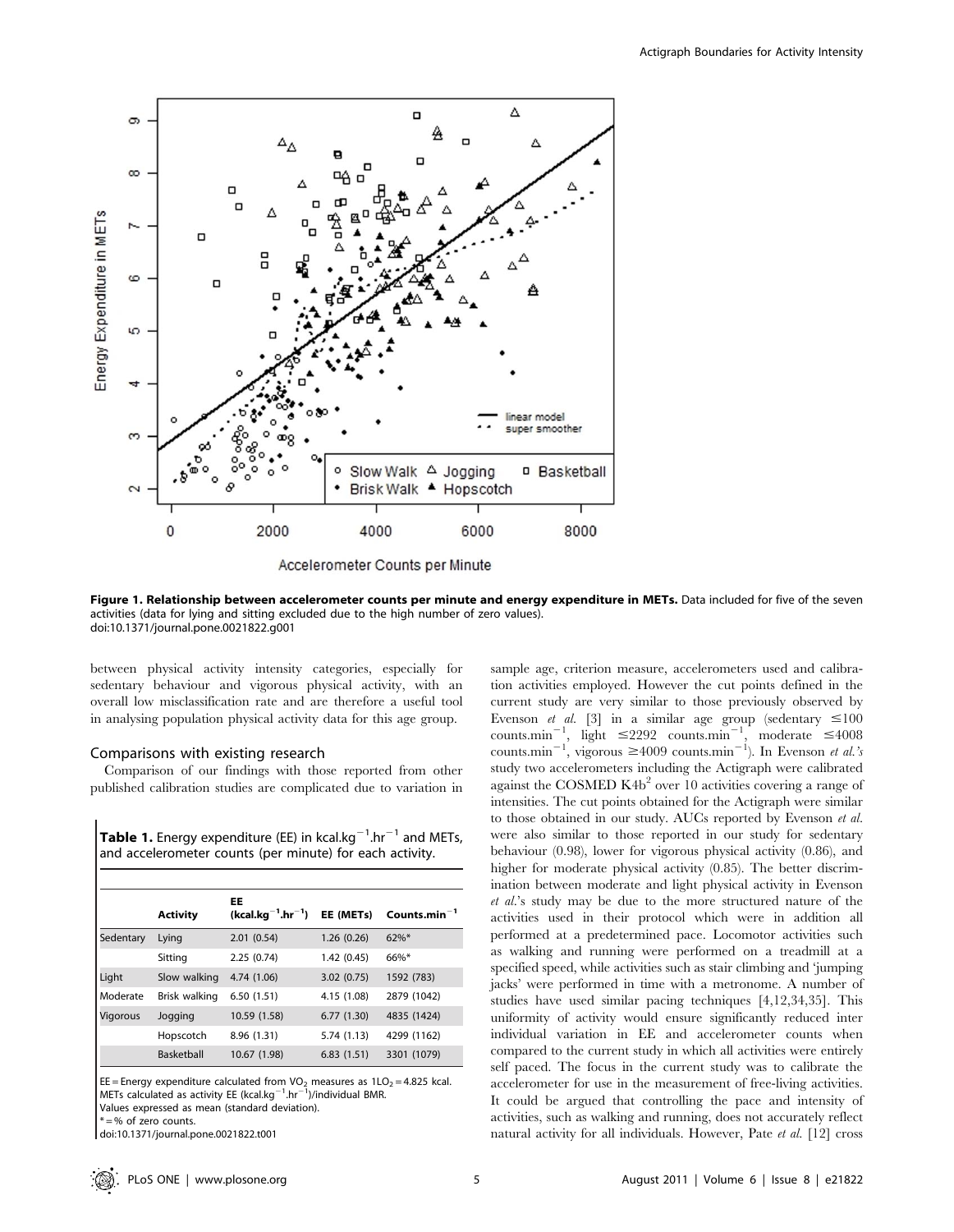

Figure 2. Posterior probability vectors for light, moderate and vigorous activity. Posterior probability vectors for light, moderate and vigorous activity and the cut points which occur at the points of intersection. Activities corresponding to the observed counts are indicated by the height of the ticks on the x-axis: the shortest ticks represent slow walking and the tallest represent jogging. doi:10.1371/journal.pone.0021822.g002

validated Actigraph cut points established for MVPA and VPA in 3–5 year old children using structured activities with periods of unstructured play involving no prescribed activities and found good agreement between the two.

Mattocks et al. [36] established cut points for a range of MET values using self paced activities similar to those used in the current study but for an older age group (mean age 12.4 years). Their derived cut points were considerably higher than those established in the current study (moderate  $\geq 3581$  counts.min<sup>-1</sup>, vigorous  $\geq 6130$  counts.min<sup>-1</sup>). This may reflect differences in the approach to estimation of BMR which is needed to determine EE. Resting metabolic rate has been measured under controlled, fasted conditions [3,8] using direct calorimetry [35] in a number of studies but was not considered feasible in our study which took place during school hours. Hence in our study we calculated EE in METs using individual BMR values predicted from previously validated age specific equations using height and weight [23]. In contrast, Mattocks et al. [36] used the mean lowest  $VO_2$  value recorded during their five minute sedentary activity period. Although Mattocks et al. stipulated a one hour fast prior to their assessment it is unclear whether this is sufficient to ensure a true measure of basal metabolic rate. Overestimation of BMR would tend to produce systematically higher cut off points and may account in part for the higher values reported by Mattocks et al. in comparison with the current study.

Evenson et al. [3] derived cut points for two age groups (5–6 and 7–8 years) and concluded, having compared the respective ROC curve analyses, that no significant differences existed between the sets of cut points and that age-specific intensity category boundaries were not needed in this age range. In contrast, other authors have argued that age-specific cut points are needed [7]. Puyau et al. [4] reported considerably higher cut points than in the current study (sedentary  $\leq 800$  counts.min<sup>-1</sup>, light  $\leq 3200$ counts.min<sup>-1</sup>, moderate  $\leq 8200$  counts.min<sup>-1</sup>, vigorous  $\geq 8201$ counts.min<sup>-1</sup>); this may be attributable to the sample which included children with a considerably greater age range (6–16 years). It has been postulated that variation in height, leg length, and movement economy with age may affect count values registered by a hip mounted accelerometer [7]. The wide ranging cut points reported for the various age groups examined in the literature could also be seen to support this argument. Stone et al. [37] investigated the effect of leg length as well as age on the accuracy of accelerometer based EE prediction equations, and found that both factors influenced predicted values. When considering the objective measurement of population level physical activity, using accelerometer thresholds based purely on physical characteristics would require a potentially infinite number of cut points and prohibitively complicate data collection. In addition, despite the range of heights in the current sample (120.2 cm– 147.4 cm), height was only seen to explain a small portion of the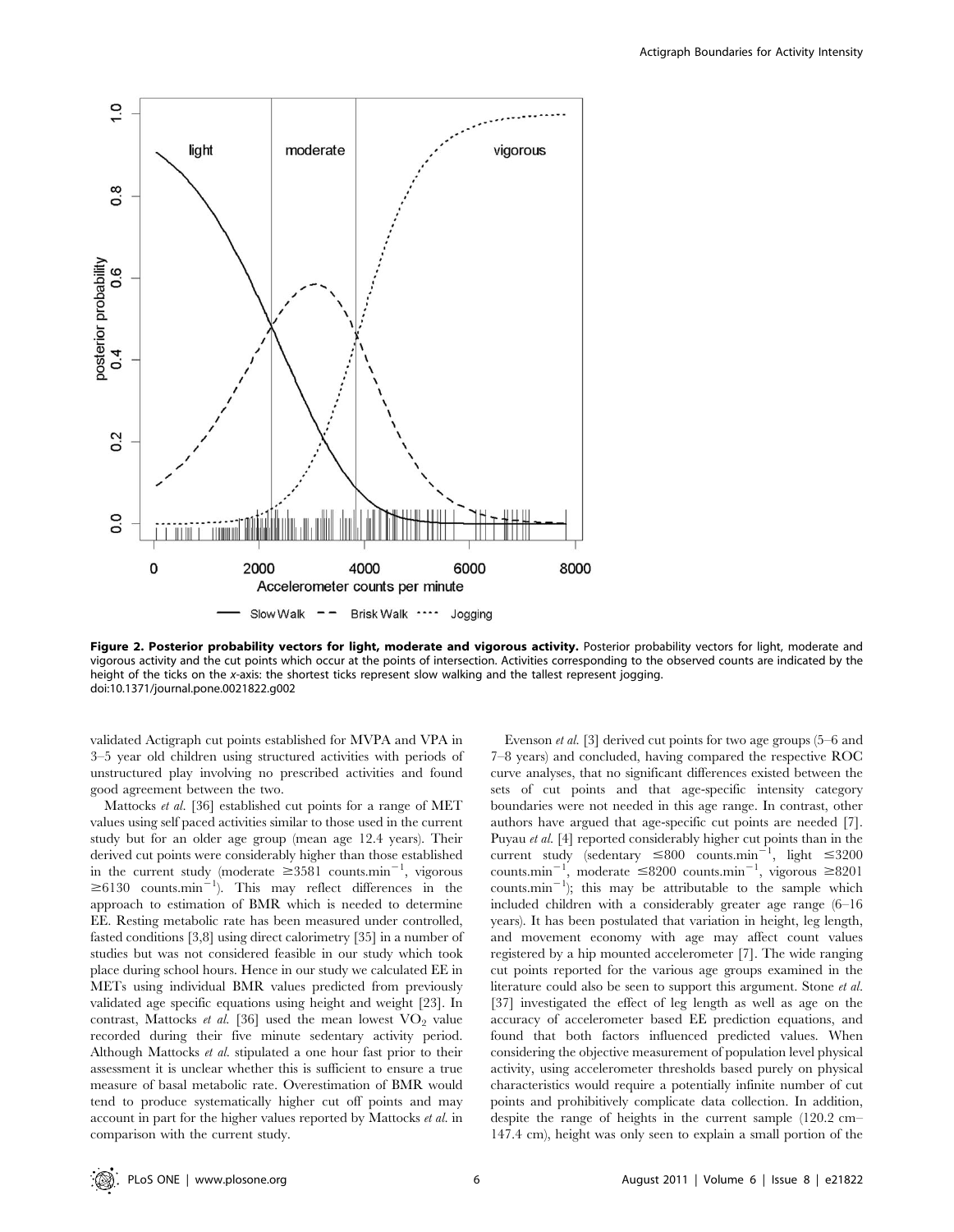Table 2. Cut points in counts per minute (cpm) for each activity intensity category and their corresponding optimal sensitivity and specificity, and area under the ROC curve (AUC) values.

|           | Intervals (cpm) | Optimal<br>sensitivity (%) | Optimal<br>specificity (%) | Achieved<br>sensitivity (%) | Achieved<br>specificity (%) | <b>AUC</b>            |
|-----------|-----------------|----------------------------|----------------------------|-----------------------------|-----------------------------|-----------------------|
| Sedentary | $\leq 100$      | 99                         | 97                         | 99                          | 97                          | $0.98$ (p $< 0.001$ ) |
| Light     | 100-2240        | 60                         | 83                         | 59                          | 83                          | $0.61$ (p $< 0.005$ ) |
| Moderate  | 2241-3840       | 61                         | 76                         | 60                          | 76                          | $0.60$ (p $< 0.005$ ) |
| Vigorous  | $\geq$ 3841     | 95                         | 91                         | 95                          | 91                          | $0.98$ (p $< 0.001$ ) |

doi:10.1371/journal.pone.0021822.t002

variation in accelerometer counts for one of the seven activities. The variation in cut points in the existing literature may be a reflection of behavioural differences in sedentary and physical activities between the age groups. Physical activity changes as a child develops, moving from sporadic informal play in early childhood to activities that begin to mirror those of adults in adolescence. When activities are self paced children of different age groups may approach what could be broadly described as the same activity or game in very different ways and with very different movement patterns depending on their own experience. That accelerometers have been shown to have more or less difficulty accurately capturing certain activities makes the way these activities are typically performed an even more central issue. The age of the individual being assessed therefore becomes of the utmost importance. We are therefore confident that the Actigraph cut points established here can be used to evaluate time spent engaged in sedentary behaviour and light, moderate and vigorous activity in children of this age group.

A number of studies have used linear regression analysis to obtain cut points [4,6,12,35]. This method is limited by its assumption that a linear relationship exists between EE and accelerometer counts; this is not always the case [38]. The slight plateaux in accelerometer counts (per minute) with continuing increase in EE appears in the fitted super smoother shown in Figure 1. This may indicate an inability of accelerometers to define physical activity accurately at high levels of EE or an anaerobic contribution to exercise metabolism which causes the relationship to become more complex [3]. In the current study LDA was used to establish boundaries for known subgroups (physical activity categories) present in the data. LDA is the natural technique to use to construct boundaries when the subpopulations (in this case physical activities) to be identified are known; this is in contrast to a situation in which they are latent or unobserved, in which finite mixture regression models [39] would be adequate. Few studies have evaluated accelerometer cut points based on the optimal sensitivity and specificity values obtained from ROC curve



Figure 3. ROC curves including for sedentary, light, moderate and vigorous activity. doi:10.1371/journal.pone.0021822.g003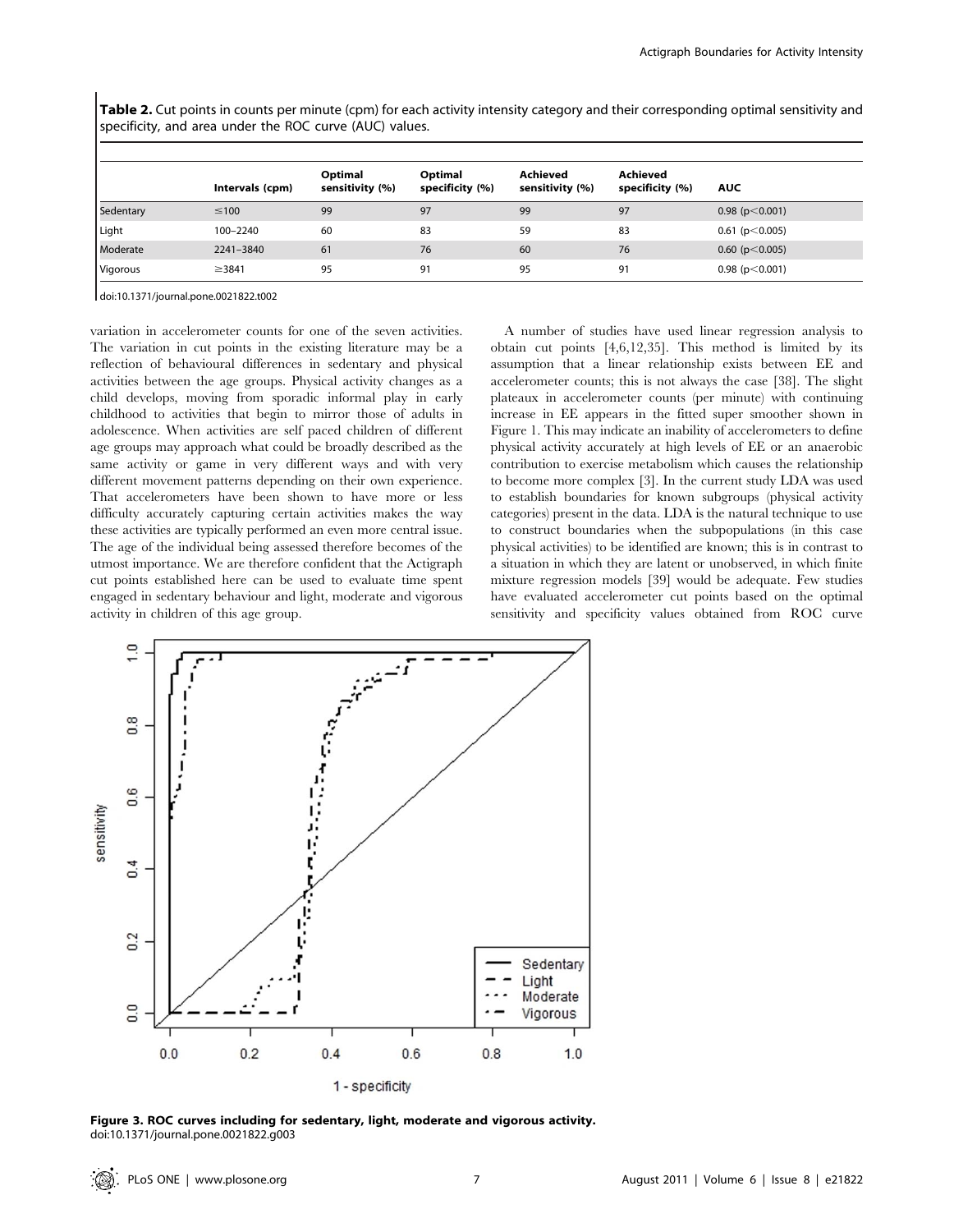analyses. This method should reduce the misclassification of physical activity attributed to the wide variation in accelerometer output for a given activity [40].

### Strengths and limitations

We are confident that the experimental and analytical methodologies employed in the current study have enabled us to define robust cut points with which to identify sedentary behaviour and light, moderate and vigorous physical activity in 7 year old children. The use of a full range of age appropriate, self paced activities analysed at 15 second intervals will allow sensitive and effective analysis of everyday physical activity in children of this age using data from the MCS. With continuing advances in accelerometer technology it will be possible to measure free living physical activity over a number of days using even shorter epochs. It would therefore be useful to validate the cut points established in the current study using an even more sensitive measure of children's physical activity.

A number of limitations must be acknowledged in the current study. Data collection took place around the children's normal school day and it was therefore not possible to test each subject at the same time of day. Some children therefore took part in the activities directly after lunch which could potentially have influenced their metabolic rate and lead to the misclassification of light activity as moderate. However, Wilcoxon-Mann Whitney tests revealed that EE did not differ significantly depending with the time of day the protocol was completed. The age of the participants and the constrains of the school day also meant that obtaining basal metabolic measures under controlled and fasted conditions prior to each trial was not feasible. Therefore, values for BMR used to calculate MET values for each activity were predicted rather than being measured using a controlled protocol. However, the predicted mean BMR of  $1.58$  kcal.kg<sup>-1</sup>.hr<sup>-1</sup> or 5.46 ml $O_2$ kg<sup>-1</sup>.hr<sup>-1</sup> falls well within the expected range.

In the current study activities were chosen which provided a range of intensities and reflected free living activities typical of children of the sample age. Previous investigations have used up to 10 activities [4,6,8,12] however, practical considerations prevented this in the current study. Activities involving climbing and upper body movement which may be considered equally typical of this age group were not included due to the documented inability of accelerometers to accurately define external and load bearing work as well as topographical transition (i.e. lifting or walking on a slope) [41]. However, although studies such as this are limited by the capabilities of the accelerometer it has been previously observed that children's activity is largely comprised of locomotor activities [42].

In our study, the relationship between EE and counts was significant for all non-sedentary activities with the exception of jogging. It has been previously observed that accelerometer counts do not increase linearly at high speeds [43] which may account for this. A number of studies [3,36] allowed several minutes between activities to allow  $VO<sub>2</sub>$  to return close to resting values. In the current study, although a few minutes were needed to move between activities these breaks were not consistent across subjects. In addition, the two walking activities and jogging were performed continuously. This may have affected the subsequent two activities. Both counts and EE for hopscotch were significantly lower than during jogging, which may suggest an effect of fatigue from the previous 15 minutes continuous activity (slow walking, brisk walking and jogging). The basketball activity elicited the highest mean energy expenditure, but a mean counts value lower than those for either jogging or hopscotch. This indicates an inability of waist worn accelerometers to accurately determine upper body and load bearing activity [41]. The relatively low counts value for basketball compared to jogging also indicates that changes in EE may not accurately reflect changes in body movement. This would be particularly apparent in intermittent, game-type activities where body movement occurs in sporadic bursts. Treuth et al. [8] observed a similar effect when examining the relationship between Actigraph counts and EE during basketball. Energy expenditure would also remain high in post-exercise periods which may result in the underestimation of total EE by accelerometers [35]. Hopscotch and basketball activities were a useful inclusion as they reflect the varied nature of activities typical of this age and both demonstrated a significant relationship between EE and counts  $(p<0.001$  for both). However, the jogging activity provided an adequate representation of vigorous steady state activity so data from the hopscotch and basketball activities were excluded from the linear discriminant and ROC curve analyses.

It would be useful to cross validate our findings with a larger sample of 7 year old children both under free living conditions and using controlled prescribed activities. This was beyond the scope of the current study. However, a number of studies using children of different ages have included a cross validation of cut points in their protocol [12,34] and found good agreement between structured and free living activities.

Discussion within the published literature as to the optimal way of objectively classifying population level physical activity data is ongoing. Aside from the derivation of accelerometer cut points, pattern recognition based approaches have emerged as an alternative method of broadly classifying specific activity types to estimate EE from accelerometer data. Accelerometer data can be classified as belonging to a particular activity type by comparison with pre-determined data patterns for specific activities. Such studies have shown reasonable success in classifying a small range of controlled physical activities in adults [44,45]. However, only two studies have attempted to apply these approaches to accelerometer data from children [46,47] and these focussed purely on differentiating between specific activity types rather than activity intensity. Activity misclassification was also considerably higher than in previous adult studies, potentially due to the wider variation and sporadic nature of children's activity patterns compared to adults. It must also be recognised that the utility of the pattern recognition approach to free living physical activity data from population based studies would be dependent on the development of patterns from a huge range of specific activities. For this reason, for the time being the use of accelerometers cut points remain the most important tools in the surveillance of population level physical activity levels in children.

#### Recommendations

The variation in cut point values derived for different age groups may be partially attributable to the different methodologies used. However, differences in the behavioural aspects of self paced sedentary and physical activities at different age groups may also have a significant effect on their measurement. Further investigation is needed into the measurement of true free living activities and the variations that could potentially exist between different age groups of UK children. Differences in the movement patterns that make up spontaneous locomotor and game type activities could certainly alter the evident relationship between EE and accelerometer counts. A better understanding of these differences may allow more effective measurement and reduce the misclassification of physical activity during objective measurement.